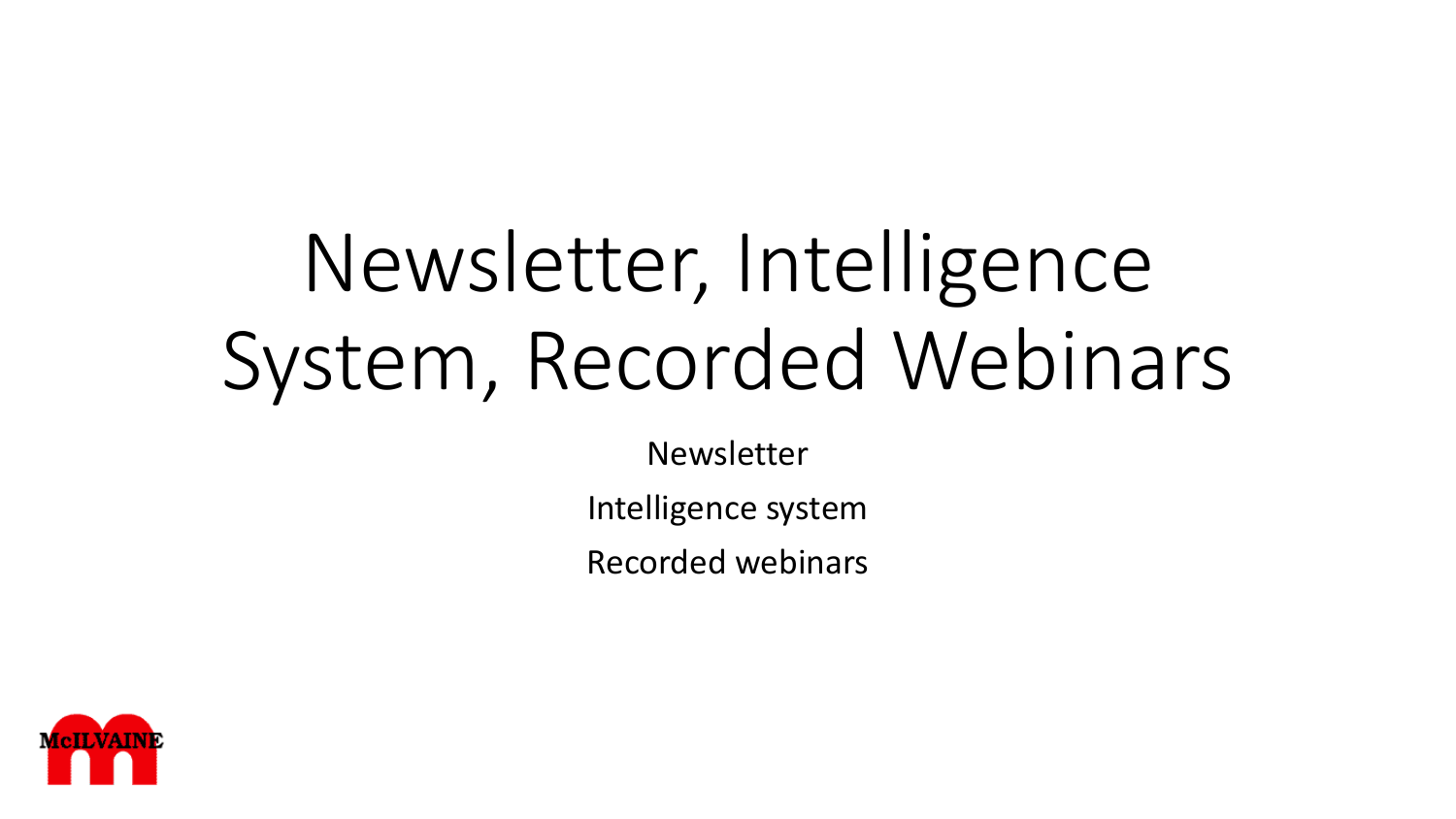### Industrial IoT and Remote O&M Newsletter Headlines December 2016

#### • **REMOTE MONITORING**

- **MHPS Will Remotely Monitor Power Plants from the Philippines**
- **MHPS Provides Remote Monitoring of Gas Turbines from Orlando**
- **LINKEDIN**
- **Record All Your Power Point Sales Presentations**
- **INDUSTRY NEWS**
- **ABB CEMS System Used at Innovative New WTE Plant in Near Copenhagen**
- **MHI and OSI Soft Alliance Provides Cloud- Based Analytic Services**
- **Remote Water Chemistry Control**
- **Who Should Purchase GE Water?**
- **How Much Will the Climate Change Program Differ in the New Administration?**
- **Exelon Chooses GE Predix to Accelerate Digital Transformation**
- **Supplier and Utility Connect is a Game Changer**
- **Thermo Fisher Revenue Increased 9 Percent to \$4.49 Billion in the Third Quarter**

#### **MHPS Will Remotely Monitor Power Plants from the Philippines**

Mitsubishi Hitachi Power Systems opened a global service center in the Philippine capital in September 2016, a center that aims to train personnel to operate and maintain power plants around the world.

This is the third MHPS services center in the world, after one in the U.S. state of Florida and Japan's Hyogo Prefecture. Its main functions include aiding power plant operations via remote monitoring and data collection and analysis.

The center's first project will be to remotely monitor a coal-fired power plant in Pagbilao, Luzon Island, operated by a joint venture between Tokyo Electric Power Co., Marubeni and a Filipino company. Later, services will extend to other power plant operators in Southeast Asia, which are increasing in number as the region's economy grows.

The service can meet customers' needs by such means as preventing sudden production halts at power stations, according to Takato Nishiwaza, MHPS' president, who was attending the center's opening ceremony in September, 2016.

The center opened with about 20 employees, but MHPS is considering adding personnel. The service center can also provide assistance to power plants not built by MHPS. In addition to its data analysis capabilities, the center can also manage maintenance equipment and dispatch staff in emergency situations.It will in addition serve as a training hub for technicians. Every year, around 200 individuals will be picked from both in and outside the company to transfer technical expertise on maintenance and management. Since Filipinos are highly proficient in English, the company expects the staff to be able to work in power plants around the world. In the Philippines, MHPS already operates a design and construction base for

power plant boilers, employing about 1600 people.

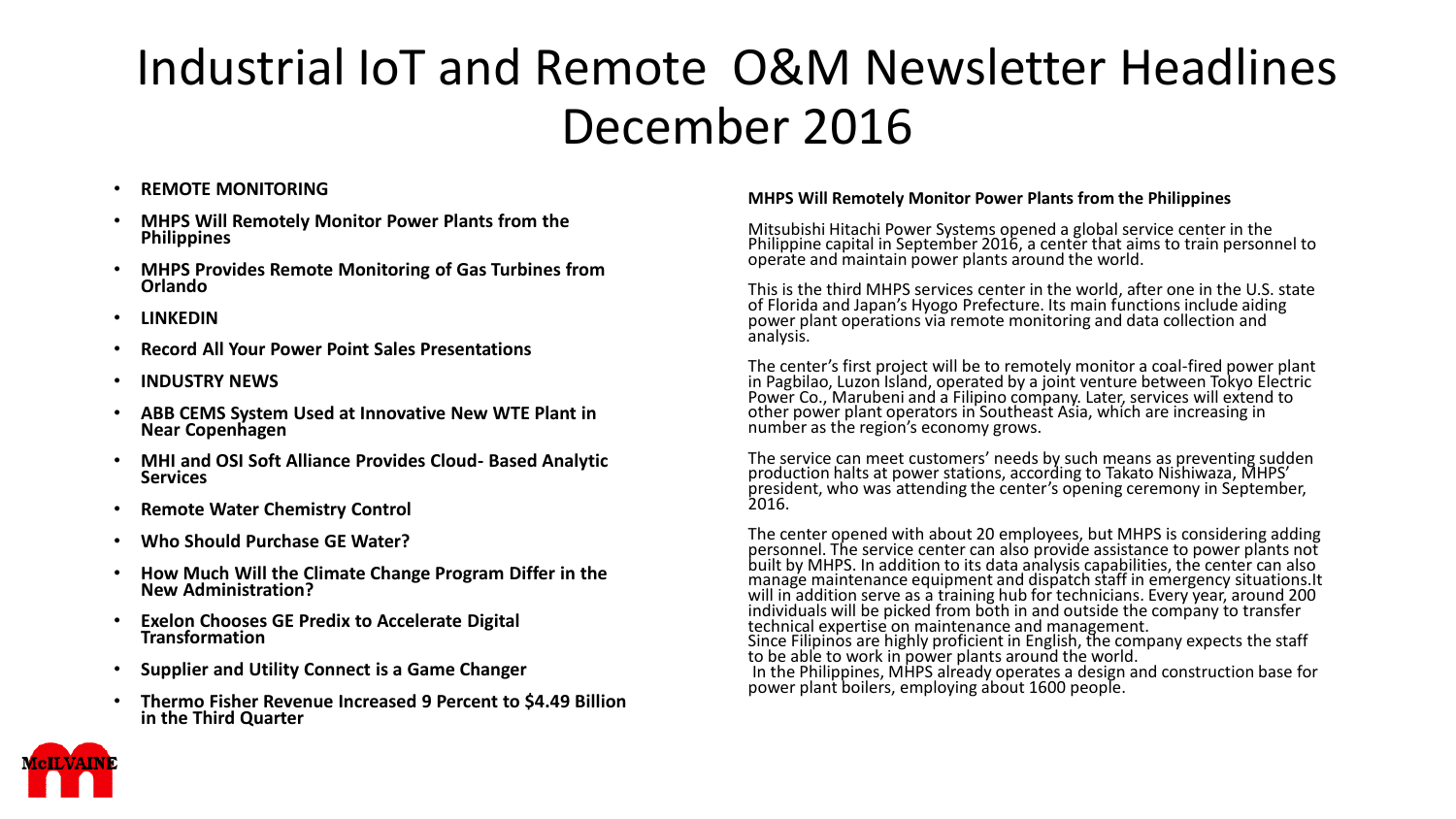### Intelligence System Access Screen

- Application
- Calendar of Events
- Company / Divisions
- Corporations
- Global Search
- Locations
- Other Subjects
- McIlvaine Keywords
- Person
- Process
- Product
- Projects
- Projects by Startup Date
- Publication
- Publication Date
- Text descriptor
- Title (starting with most recent)
- Data Prior to October 2010

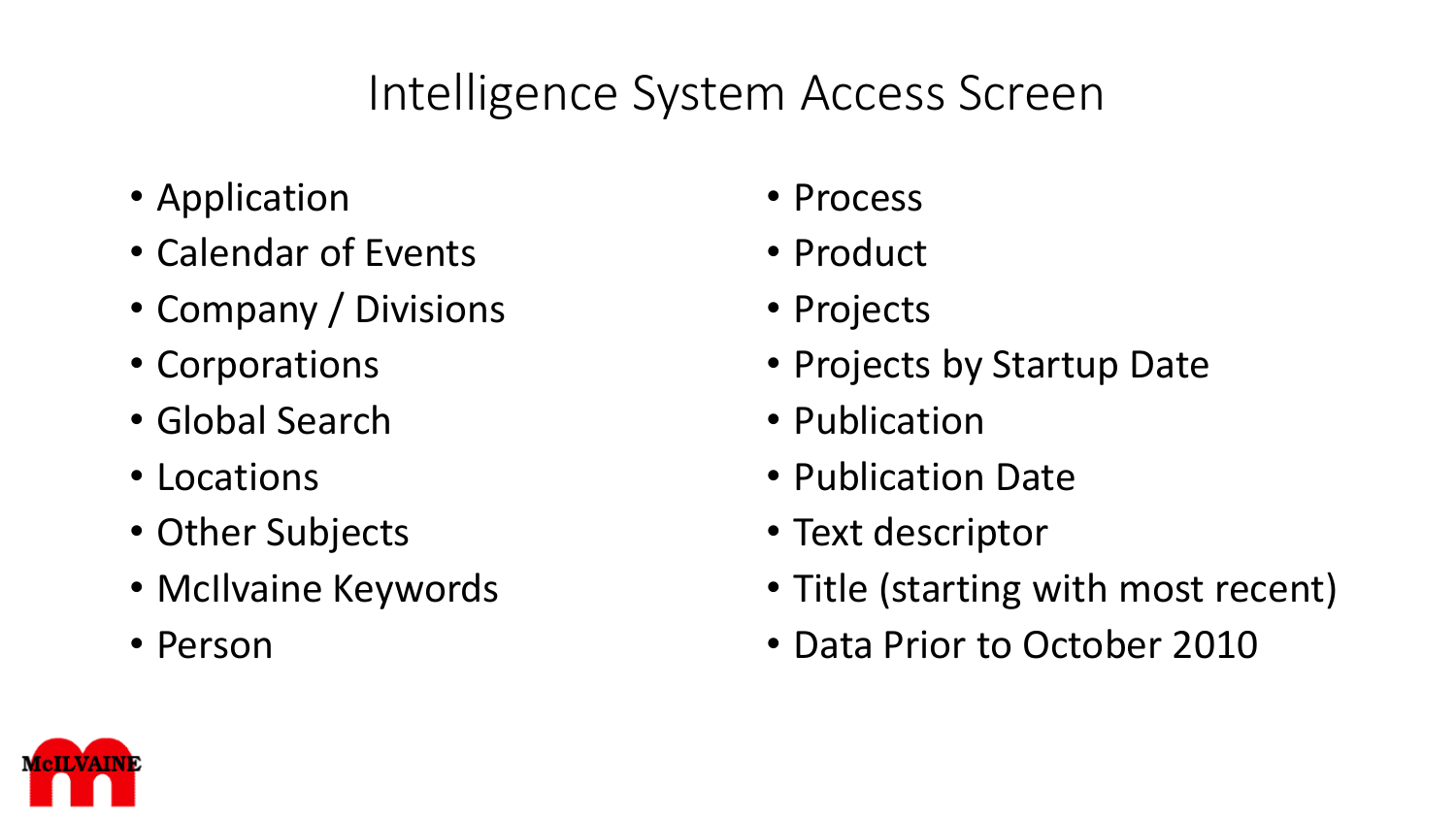#### Titles Displayed when Keyword is Clicked

- •Emerson Smart Wireless technology provides boiler feed pump performance data (Article Dated: 1/11/2017) •Barking CCGT uses Emerson wielessHART® to monitor steam traps and valves (Article Dated: 1/11/2017) •Vaisala Measures Moisture in Oil Online (Article Dated: 1/11/2017)
- •\$3.8 GTCC Valve Market but New Route with IIoT (Article Dated: 1/11/2017)
- •Considerations relative to IIoT and application for pumps (Article Dated: 1/11/2017)
- •Enterprice Asset Performance Management solutions from Schneider Electric (Article Dated: 1/11/2017)
- •Flow control network article by National Instuments on pum IIoT (Article Dated: 1/11/2017)
- •Iiot and smart pumping with remote monitoring and VFD (Article Dated: 1/11/2017)
- •Modernizing Old Plants to Meet New Demands (Article Dated: 1/11/2017)
- •New Condiltion Monitoring Approach (Article Dated: 1/5/2017)
- •Fleetwide Monitoring (Article Dated: 1/5/2017)
- •Berkshire Hathaway Energy Will Spend \$100 Million For Monitoring and Automation Next Year
- •Fiber optic temperature sensor measurement for geothermal plant (Article Dated: 11/1/2016)
- •Sewage Lift Station Level Sensors are Critical to Successful Operation (Article Dated: 10/17/2016)
- •Radar Level Measurement for Lift Stations Eliminates the Fog Variable (Article Dated: 10/17/2016)
- •Vega gets compliments in blogs on lift station level measurement (Article Dated: 10/17/2016)
- •Breen Fuel-Lean Gas Reburn (Article Dated: 7/18/2016)
- •Alcoa Warrick using Doosan HF Controls for direct operator interface (Article Dated: 7/18/2016

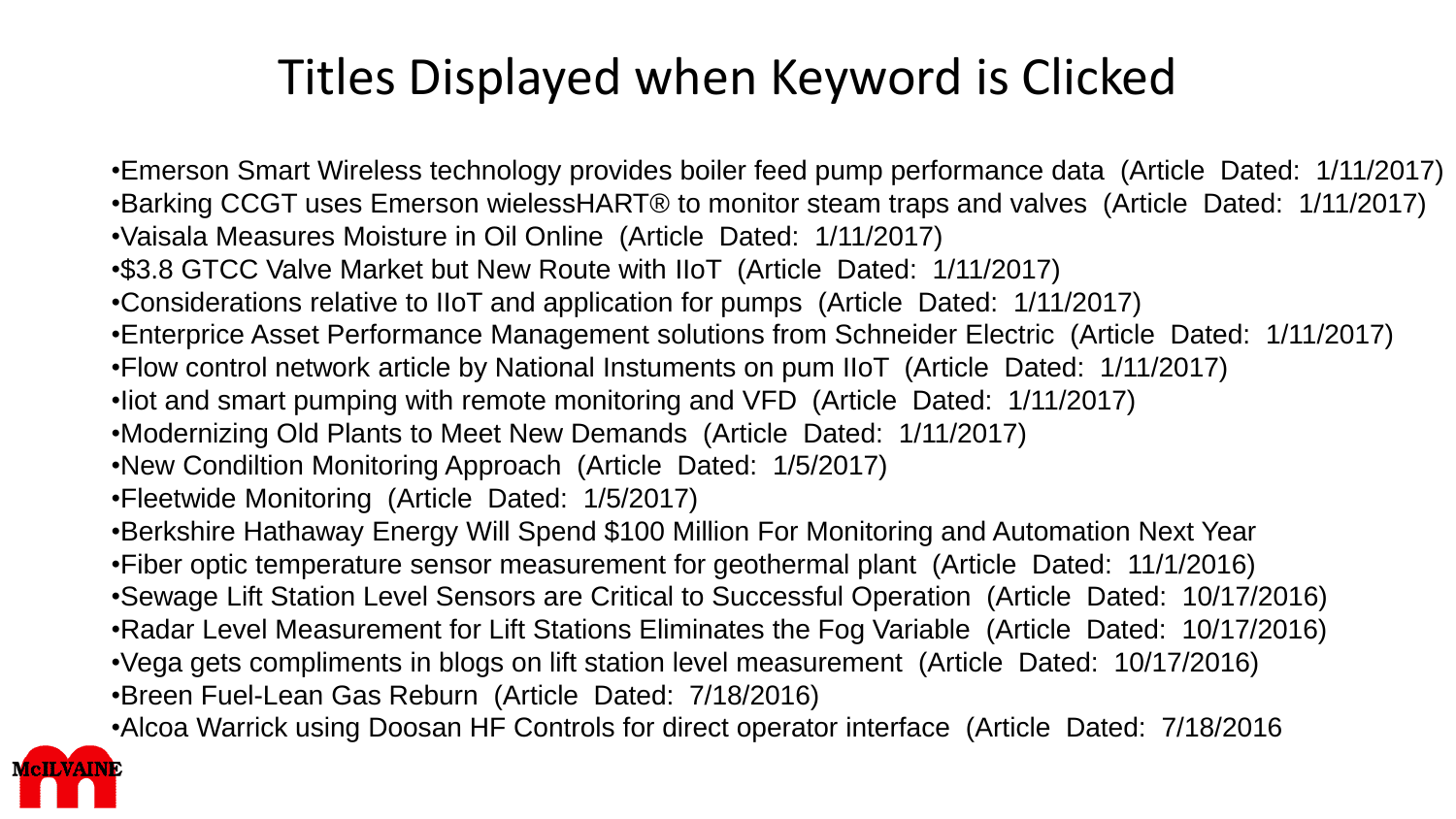#### Articles are Summarized with Full Text Linked

- **Title: Emerson Smart Wireless technology provides boiler feed pump performance data**  *(click for full article text)*
- Emerson Process Management's Smart Wireless technology has proved to be "extremely costeffective and reliable" for PPL Generation in providing continuous performance data on critical boiler feed pumps at Montour power station in Washingtonville, Pa., as well as feedwater and air heaters at the Brunner Island Unit 1 in York Haven, Pa."The additional information provided by the wireless instruments allows us to more effectively monitor the mechanical and thermal performance of these valuable assets," according to Joe Murach, supervisor of equipment reliability.Key temperature and pressure measurements were not available previously to populate software designed to analyze thermal performance and determine preventive maintenance schedules. Company officials have long wanted to obtain this information, but the high cost of installing wiring was a roadblock they could not overcome. Wireless was the only option for obtaining the needed data, Murach said.Emerson's Smart Wireless technology was chosen following an on-site demonstration that proved its ability to transmit reliably despite the dense infrastructure of the power plant. Then Rosemount wireless transmitters were installed at the Montour plant to monitor suction pressure and DP across the suction screen as well as other points that provide valuable insight as to the overall condition of the feedwater pumps.

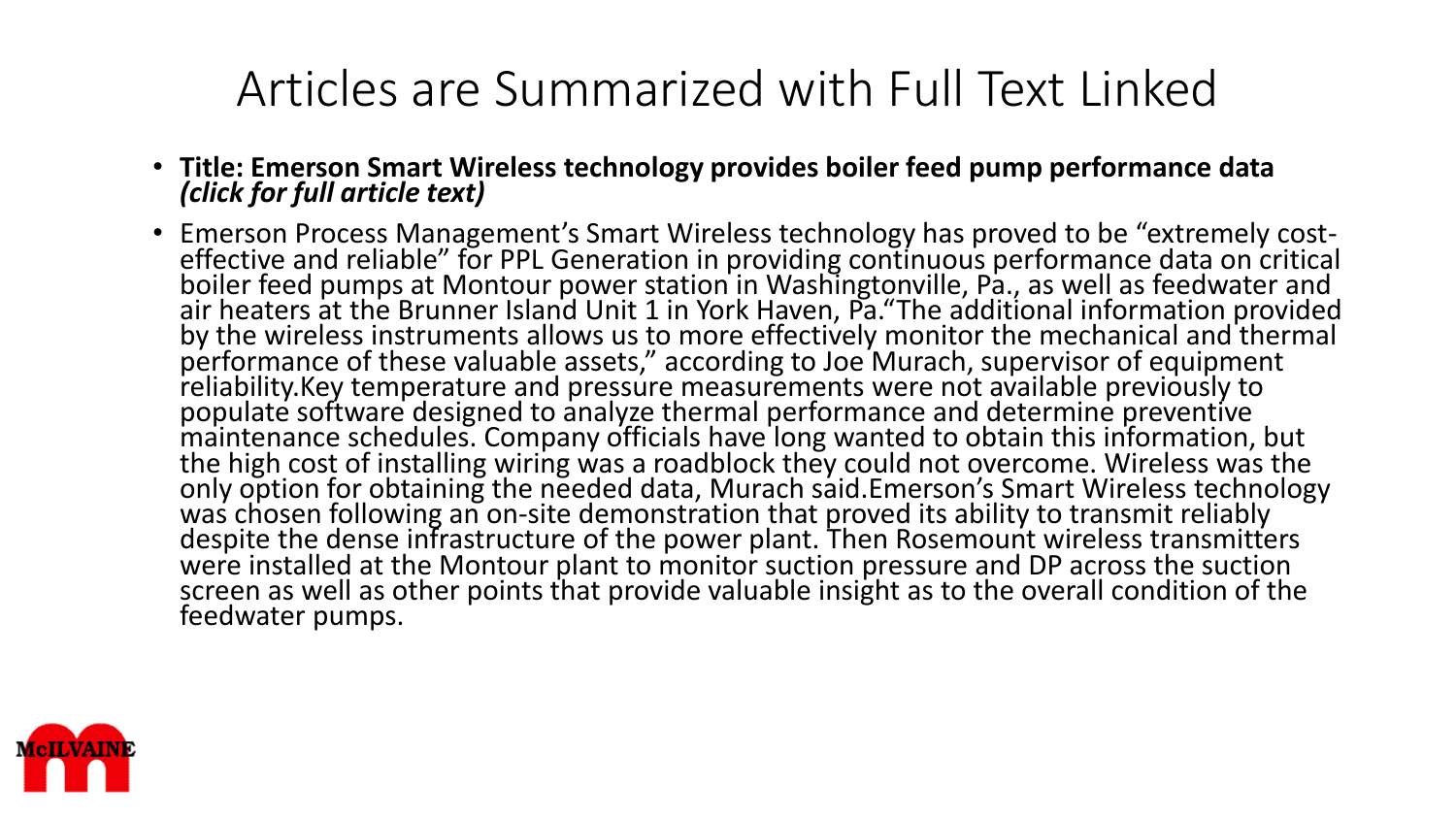#### Recoded Webinars

| September 8, 2016      | 91 minutes<br>PacifiCorp Webinar #5 on Front End NOx Reduction                                   |
|------------------------|--------------------------------------------------------------------------------------------------|
| September 1, 2016      | PacifiCorp Webinar #4 on Back End NOx Removal<br>84 minutes                                      |
| <b>August 25, 2016</b> | Oil, Gas, Refining<br>60 minutes                                                                 |
| <b>August 2, 2016</b>  | 99 minutes<br>NOx Control for PacifiCorp: Back end NOx Control                                   |
| <b>July 19, 2016</b>   | NOx Control for PacifiCorp: Combustion Modifications and Neural<br><b>Networks</b><br>97 minutes |
| <b>July 14, 2016</b>   | NOx Control for PacifiCorp: Overview and Summary of Low NOx<br><b>Options</b><br>69 minutes      |
| <b>July 14, 2016</b>   | Desalination 42 minutes                                                                          |
| June 16, 2016          | FGD and Acid Gas Separation<br>104 minutes                                                       |
| April 21, 2016         | Hot Gas Filtration 65 minutes                                                                    |
| April 7, 2016          | 53 minutes<br><b>Power Generation Technologies</b>                                               |

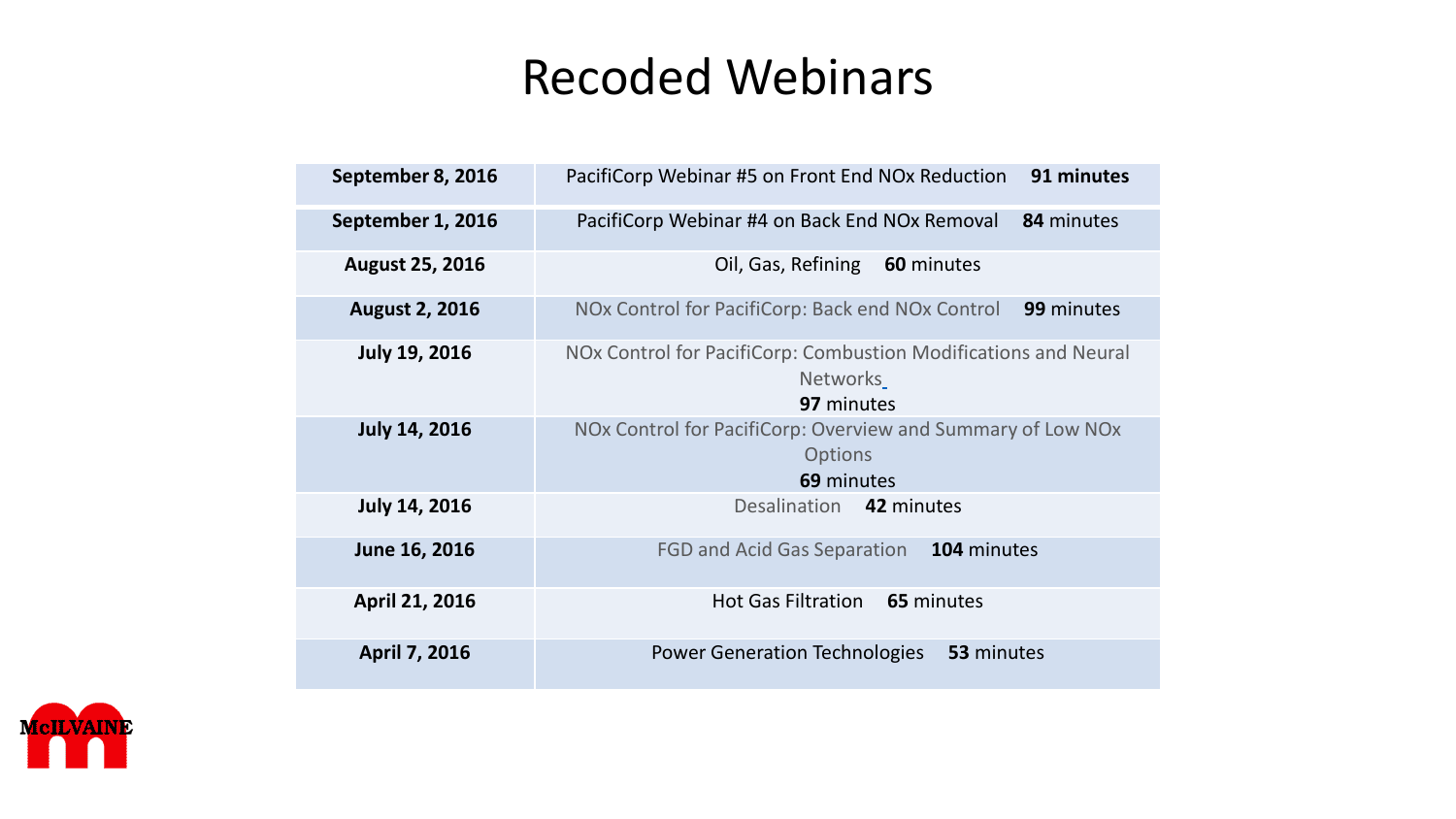# NeuCo/GE Boiler Optimization Technology

Presentation in Mcilvaine Webinar for PacifiCorp, July 2016

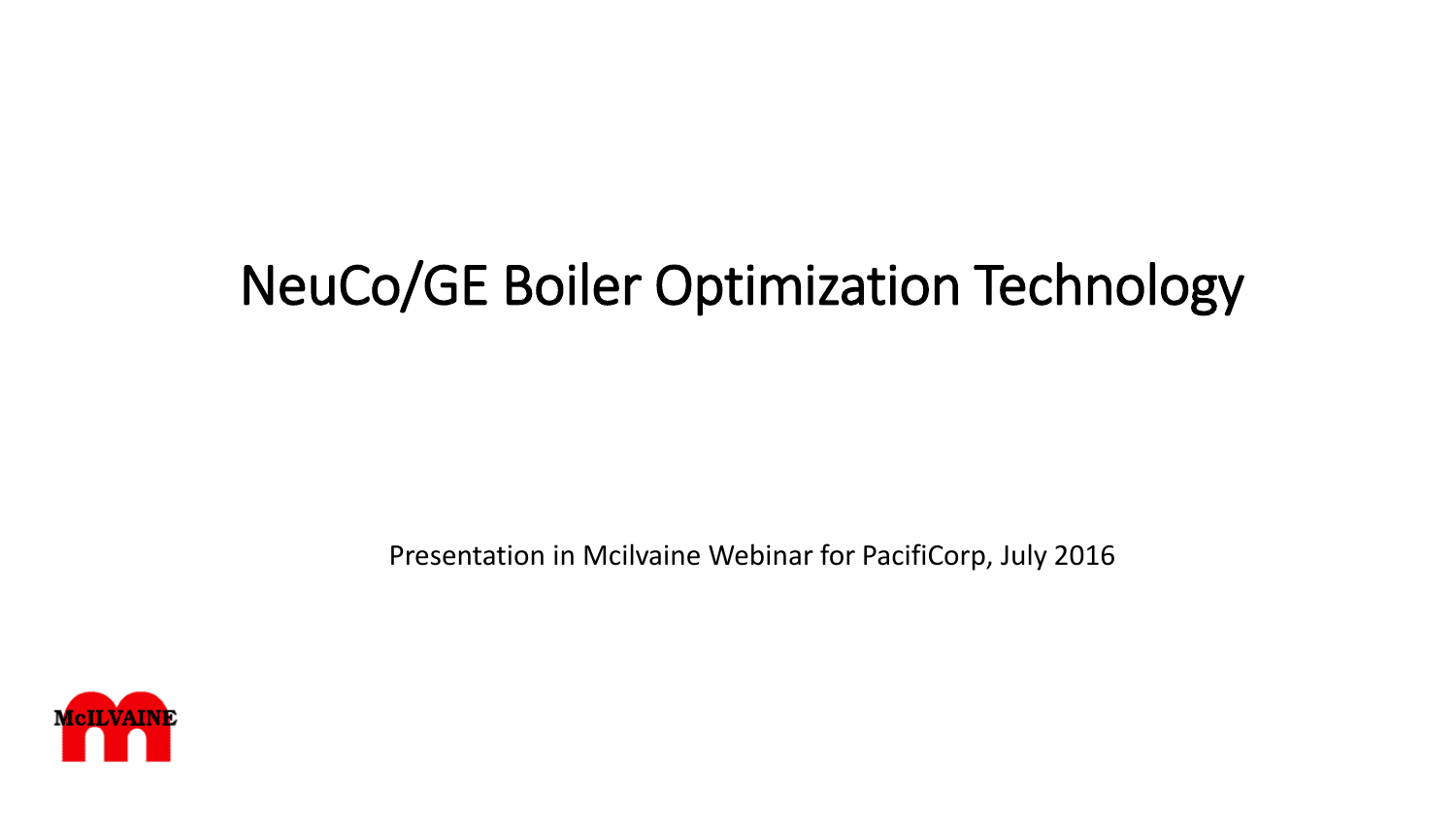# SootOpt

- Real-time closed-loop optimization of boiler cleaning equipment using expert rules, thermal calculations and neural networks
	- Reduced and more tightly controlled APH temperatures
	- Improved SH and RH steam temperature control
	- Reduced attemperation sprays
	- Heat rate reduction of 0.75% 1.50%
	- Incremental NOx reduction of 2.5% 5%
	- Avoided opacity excursions
	- Reduced blowing of 10% 35%
	- Avoided thermal stress from blowing
	- Fewer tube-leak failures
	- Improved situational awareness insight